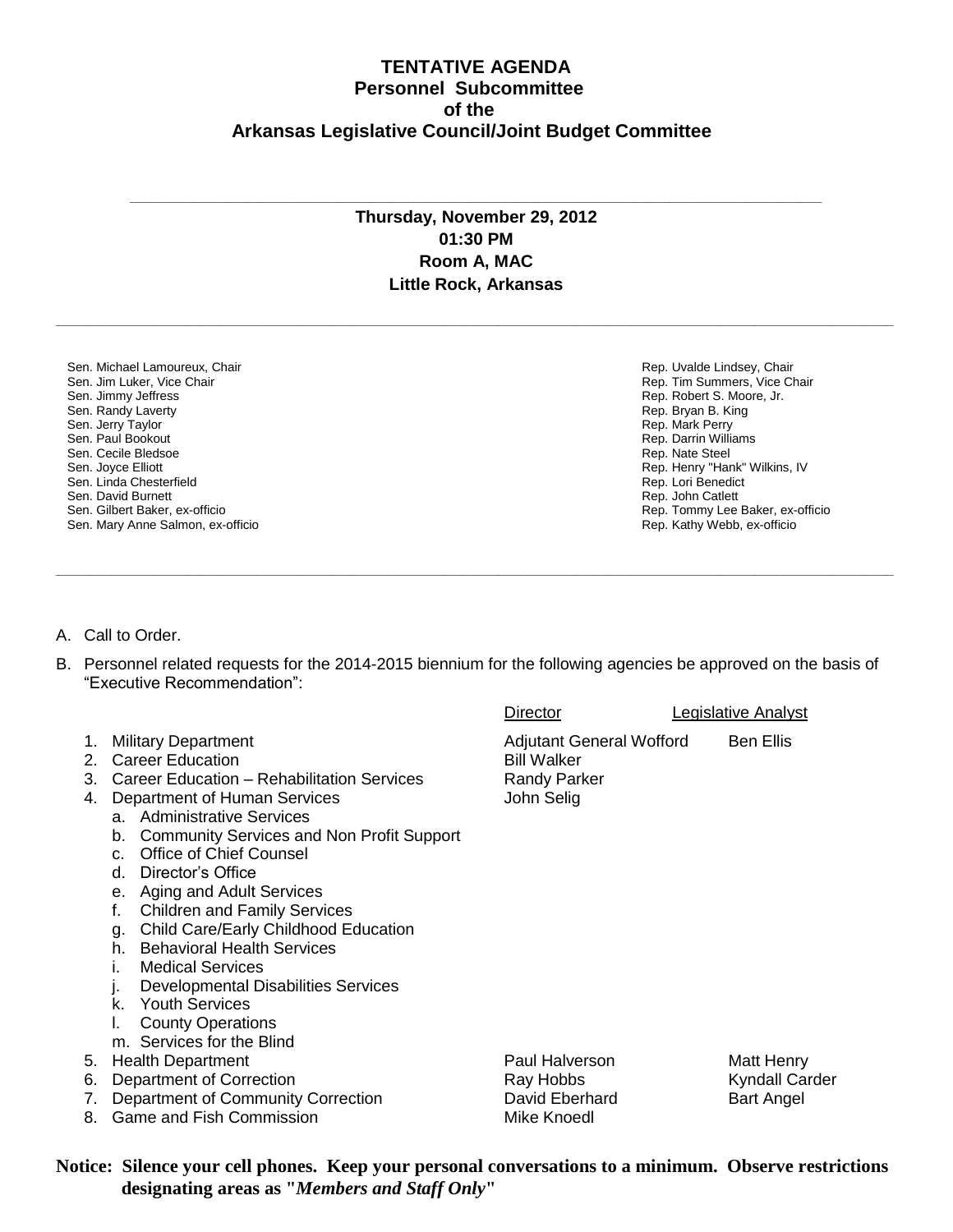C. Personnel related Special Language for the following agencies:

|    |                                                                                                                                                                                                                                                                                                                                      | Page Numb                              |
|----|--------------------------------------------------------------------------------------------------------------------------------------------------------------------------------------------------------------------------------------------------------------------------------------------------------------------------------------|----------------------------------------|
|    | <b>Manual 2</b><br>1. Game & Fish Commission<br><b>EXTRA HELP RESTRICTION</b>                                                                                                                                                                                                                                                        | 3                                      |
|    | <b>Manual 3</b>                                                                                                                                                                                                                                                                                                                      |                                        |
|    | 2. Disability Determination<br><b>EXTRA HELP RESTRICTION</b>                                                                                                                                                                                                                                                                         | $\overline{7}$                         |
|    | <b>Manual 4</b>                                                                                                                                                                                                                                                                                                                      |                                        |
|    | 3. DFA-Racing<br><b>EXTRA HELP - DOG RACING</b><br>EXTRA HELP - HORSE RACING *Change in Language*                                                                                                                                                                                                                                    | 52<br>54                               |
|    | <b>Manual 5</b>                                                                                                                                                                                                                                                                                                                      |                                        |
|    | 4. Military Department<br><b>EXTRA HELP</b>                                                                                                                                                                                                                                                                                          | 20                                     |
|    | <b>Manual 7A - Institutions of Higher Education</b>                                                                                                                                                                                                                                                                                  |                                        |
| 5. | <b>Arkansas Tech</b><br><b>FOOD SERVICE</b><br><b>SPECIAL ALLOWANCES</b>                                                                                                                                                                                                                                                             | 10<br>11                               |
|    | 6. Henderson State University<br><b>SPECIAL ALLOWANCE</b>                                                                                                                                                                                                                                                                            | 13                                     |
| 7. | <b>Southern Arkansas University</b><br>SPECIAL ALLOWANCES *New Language*                                                                                                                                                                                                                                                             | 15                                     |
|    | 8. U of A - Fayetteville<br>SPECIAL ALLOWANCES *Change in Language*<br>APPRENTICE PROGRAM WAGES<br>SCHOOL FOR MATHEMATICS, SCIENCES, AND THE<br>SCHOOL FOR MATHEMATICS, SCIENCES AND THE                                                                                                                                             | 24<br>27<br>28<br>29                   |
|    | 9. U of A - Little Rock<br><b>SPECIAL ALLOWANCES</b>                                                                                                                                                                                                                                                                                 | 30                                     |
|    | 10. U of A - Medical Sciences<br>EXTRA HELP - UNIVERSITY HOSPITAL PRN POOL<br><b>EXTRA HELP - UAMS TEMPS</b><br>SPECIAL ALLOWANCES - PATIENT CARE & RESEARCH<br>SPECIAL PROVISIONS FOR UNCLASSIFIED PATIENT<br><b>ESTABLISHMENT OF A "GROWTH POOL"</b><br><b>CLINICAL EXPANSION AND RESEARCH POOL</b><br><b>ON-CALL COMPENSATION</b> | 41<br>42<br>48<br>52<br>61<br>66<br>68 |

er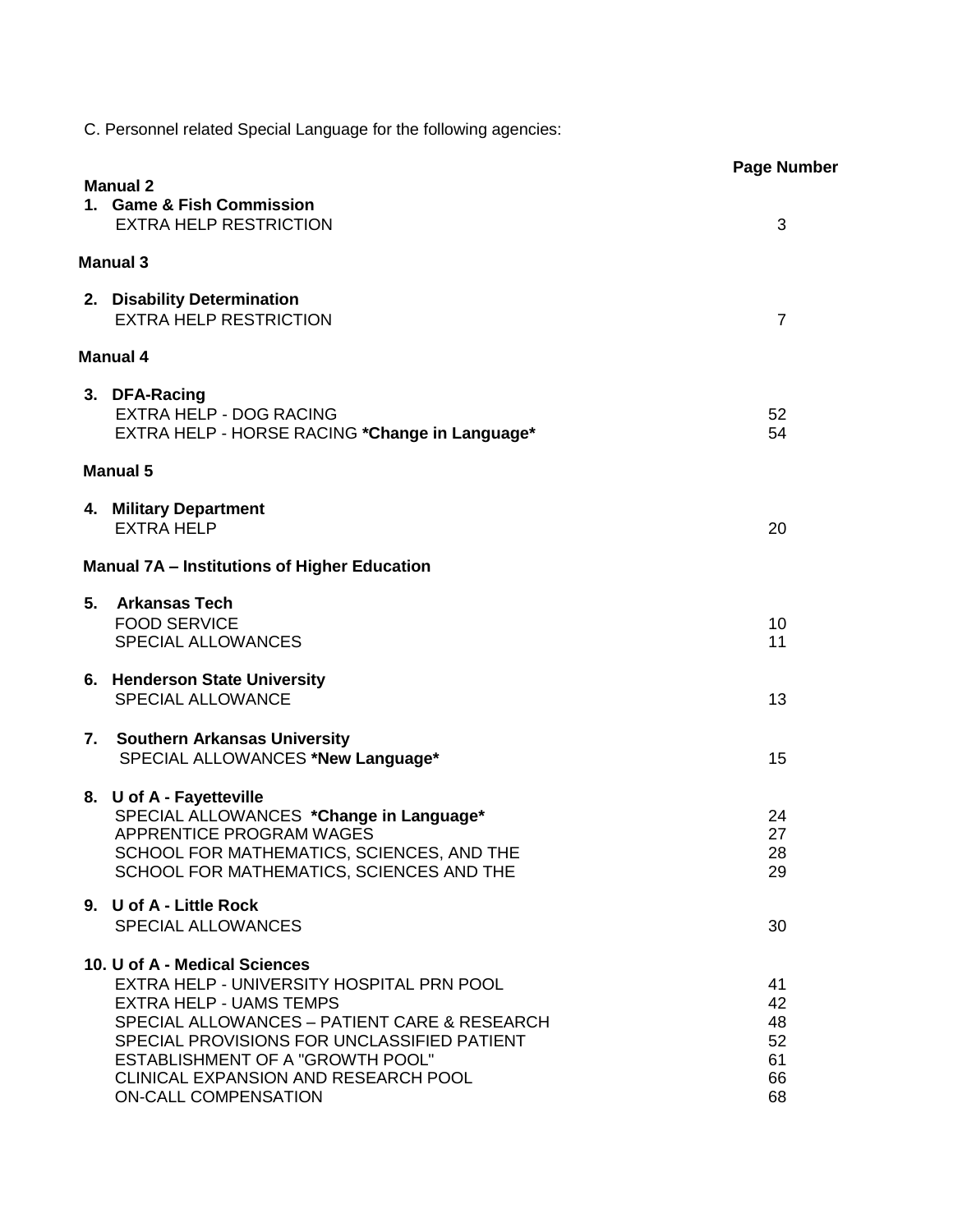| 11. U of A - Pine Bluff<br><b>SPECIAL ALLOWANCES</b><br>SPECIAL ALLOWANCES *New Language*                                                                                                          | 31<br>34                         |
|----------------------------------------------------------------------------------------------------------------------------------------------------------------------------------------------------|----------------------------------|
| 12. University of Central Arkansas<br><b>FOOD SERVICE</b><br><b>SPECIAL ALLOWANCE</b>                                                                                                              | 70<br>71                         |
| <b>Manual 8</b>                                                                                                                                                                                    |                                  |
| 13. Health Department<br>HOME HEALTH POSITION POOL<br>HOME HEALTH ON-CALL AND VISIT PAY<br><b>EXTRA HELP</b>                                                                                       | 57<br>58<br>71                   |
| <b>14. Higher Education Department</b><br>HIGHER EDUCATION CENTRAL POOL POSITIONS *Change in Language*                                                                                             | 98                               |
| <b>15. Northwest Technical Institute</b><br><b>ADDITIONAL TEACHING LOAD</b>                                                                                                                        | 27                               |
| <b>16. Workforce Services</b><br><b>ADDITIONAL POSITIONS</b>                                                                                                                                       | 115                              |
| <b>Manual 9</b>                                                                                                                                                                                    |                                  |
| 17. Agriculture Department<br><b>EXTRA HELP PROVISION</b>                                                                                                                                          | 6                                |
| 18. DHS-Behavioral Health<br><b>BEHAVIORAL HEALTH SERVICES</b><br>BEHAVIORAL HEALTH SERVICES - JOB SHARE<br>BEHAVIORAL HEALTH SERVICES - STATE HOSPITAL<br>EXTRA HELP - BEHAVIORAL HEALTH SERVICES | 37<br>39<br>40<br>43             |
| 19. DHS-Division of Administrative Services<br>NURSING/DIRECT CARE EDUCATION STIPEND PROGRAM<br>NURSING/DIRECT CARE RECRUITMENT/RETENTION                                                          | 21<br>22                         |
| 20. DHS-Youth Services Division<br><b>REGULAR SALARIES - CONTINGENT EDUCATIONAL</b><br>REGULAR SALARIES - CONTINGENT RESIDENTIAL                                                                   | 88<br>90                         |
| <b>Manual 10</b>                                                                                                                                                                                   |                                  |
| 21. Administrative Office of the Courts<br>CONTRACTING WITH PUBLIC DEFENDERS<br>LEGAL RESEARCH SPECIALIST NEW HIRE                                                                                 | $\overline{c}$<br>$\overline{7}$ |
| 22. Auditor of State<br><b>SPECIAL RATES OF PAY</b><br>RATE OF PAY<br><b>CERTIFICATION</b><br><b>EMPLOYMENT</b>                                                                                    | 16<br>23<br>24<br>25             |